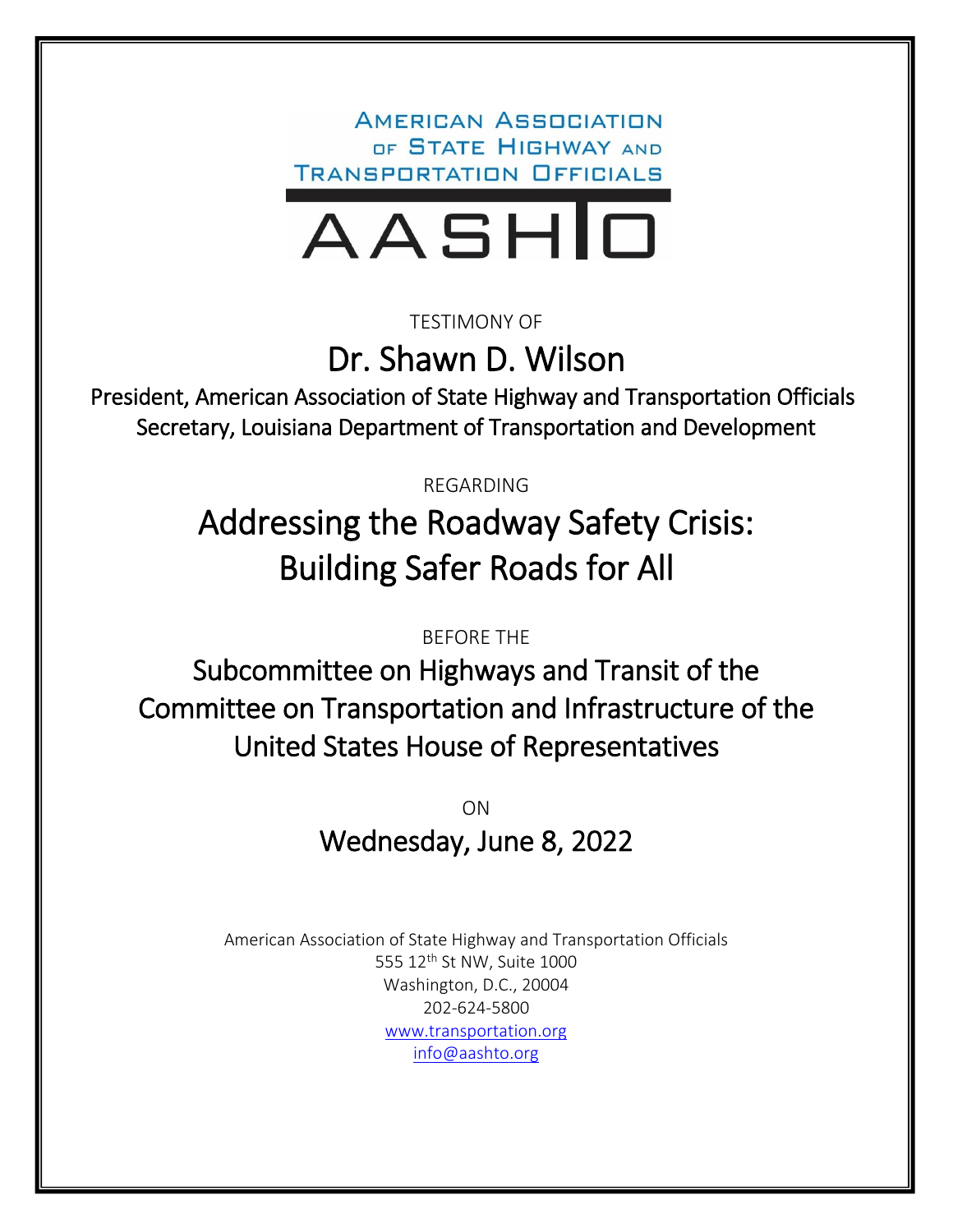## INTRODUCTION

Chair Norton, Ranking Member Davis, and Members of the Subcommittee, thank you for the opportunity to appear today at this important hearing on the roadway safety crisis facing this country.

My name is Shawn Wilson, and I serve as Secretary of the Louisiana Department of Transportation and Development (LA DOTD) and as President of the American Association of State Highway and Transportation Officials (AASHTO). Today, it is my honor to testify on behalf of the Pelican State and AASHTO, which represents the state departments of transportation (state DOTs) of all 50 states, the District of Columbia, and Puerto Rico.

For far too long, we have seen a tragic loss of life on our nation's roads and streets, and the recent significant increases in traffic fatalities are even more disheartening. Every state DOT in the nation and the AASHTO community stand with this Committee in your unwavering commitment—as Chairs DeFazio and Norton emphasized in their statement of May 17, 2022—to do everything in our power to make our roads safer.

As I conveyed in my testimony to your colleagues on the Ways and Means Committee this past February, the Infrastructure Investment and Jobs Act (IIJA) provides stable and long-term policy and funding opportunities that are critical for state DOTs to meet their safety, quality of life, and economic goals. As we prepare for a future with connected and automated vehicles that are expected to help address many of our roadway safety challenges, state DOTs are keenly aware of the need to aggressively push safety strategies that can have an immediate impact.

The good news is that the IIJA provides an increased level of federal support to state DOTs and our local partners as we combine our efforts to provide a safe, equitable, and sustainable transportation system for the nation. We are grateful that the IIJA aligns well with state DOT and AASHTO priorities by maintaining a strong core Federal-aid Highway Program. This historic infrastructure legislation will continue to provide state DOTs and local governments with policy and funding flexibility that best meets the needs of their individual organizations, transportation networks, and road users.

The IIJA provides an increase in funding and flexibility for the Highway Safety Improvement Program (HSIP) that will allow states to expand their efforts to identify and implement improvements to our surface transportation infrastructure that will counteract the daily tragedies occurring on our roads. In addition, the increases in funding for infrastructure safety activities along with new programs, such as the Safe Streets and Roads for All Grant Program, provide more opportunities for us to work together to address traffic safety throughout the planning, design, operation, and maintenance of all public roads. Thanks to your leadership, the IIJA clearly calls out the principles of the Safe System Approach: that no death or serious injury is acceptable; people make mistakes and are vulnerable; we all share responsibility in preventing serious crashes; we need to be proactive in our efforts, and we need to have redundant safety strategies in place.

The United States Department of Transportation's (USDOT) National Roadway Safety Strategy (NRSS) carries these principles further by providing a framework for our collective work to provide safer people, safer roads, safer vehicles, safer speeds, and post-crash care, and to tie this work into other key priorities, including equity and the climate crisis. With the support of the IIJA and in partnership with the USDOT as

## Testimony of Dr. Shawn D. Wilson President, American Association of State Highway and Transportation Officials Secretary, Louisiana Department of Transportation and Development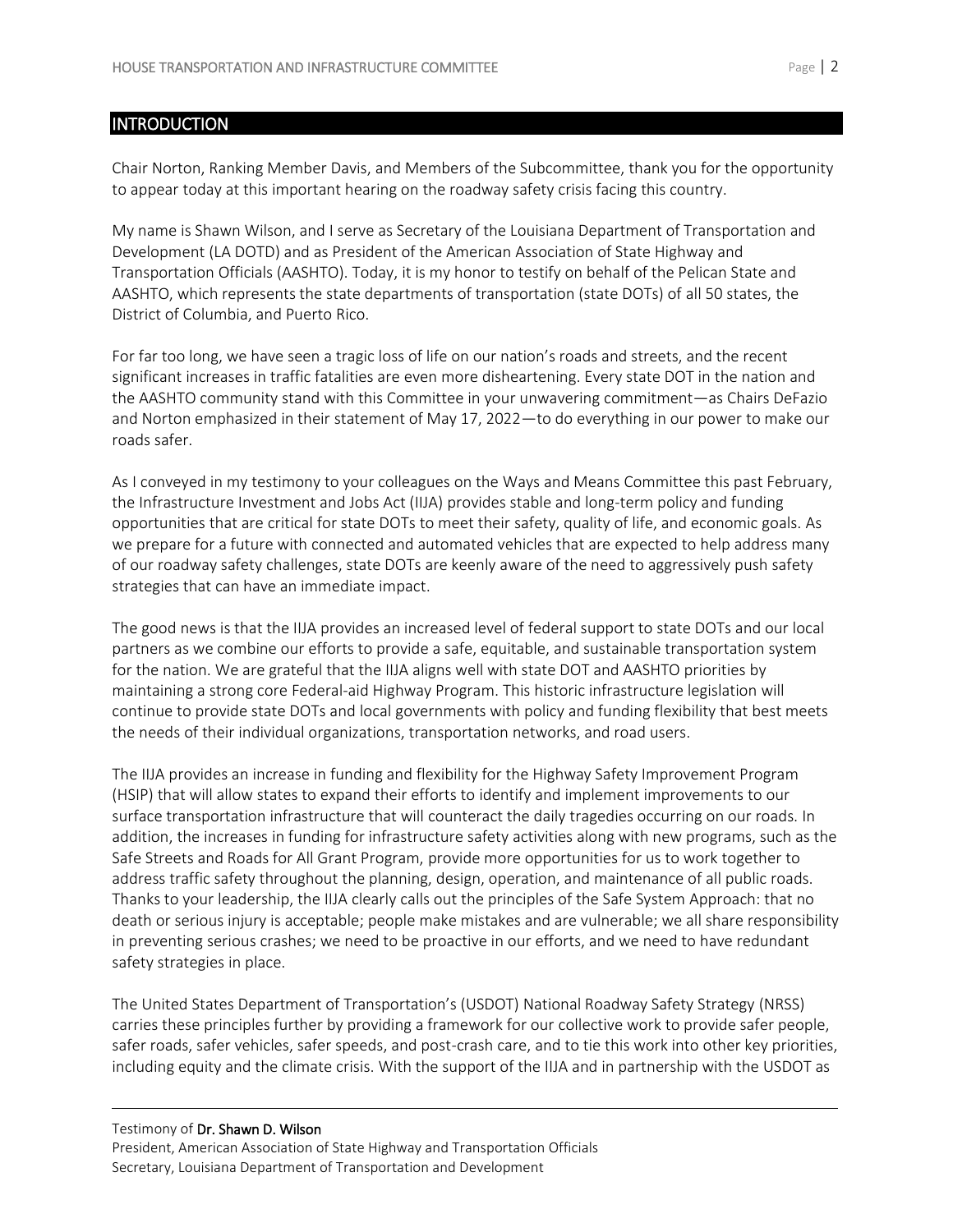part of the NRSS*,* state DOTs are "all-in" on improving the safety of our transportation system for all users.

But even with the good news of the passage of the IIJA, the horrific early estimates from the National Highway Traffic Safety Administration's (NHTSA) of the increase in the nation's traffic fatalities in 2021 confirm a grim truth that so many of us are aware of on both a professional and personal level: almost 43,000 people died in traffic crashes last year nationwide or 118 deaths each and every day; in Louisiana, we're seeing three lives lost each day on average.

As AASHTO President this year, I am leading two emphasis areas that are central to our work on roadway safety: [pathways to equity, and partnering to deliver.](https://www.transportation.org/wp-content/uploads/2021/10/21_22-Dr-Wilson-EA-brochure_web.pdf) AASHTO and its member departments are not only identifying ways to strengthen our commitment to diversity, inclusion and equity with respect to our staff and organizations, but we are also working to enhance decision-making and investment processes and practices to positively impact the transportation network. In addition, as we expand our collaboration with both traditional and nontraditional partners, we are continuously identifying new opportunities to work together to improve the transportation system of the nation. Both of my emphasis areas enhance our traffic safety efforts, allow us to work in communities and neighborhoods that have not historically seen the levels of safety investment needed, and elevate work with a range of stakeholders to use innovative countermeasures to improve safety for all road users.

Today, I would like to focus my testimony on three important areas: the traffic fatalities we are seeing on our roadways, the opportunities to address this issue provided by the IIJA, and several state DOT initiatives that demonstrate the potential for reversing the traffic fatality trend.

# ZERO FATALITES AND SERIOUS INJURIES

Traffic fatalities and serious injuries have been a constant threat to our quality of life and the quality of our roadway network over the history of motor vehicle travel. For over a century, we have continuously strived to develop new practices, countermeasures, policies, and technologies to improve the safety of our roads, our road users, and our vehicles. And today, we still face the sobering reality that tens of thousands of our family members, friends, neighbors, and colleagues lose their lives each year during their everyday travel from one destination to another.

Over that same century we have built a world-class transportation network of over 4 million miles of public highways, roads, and streets that take us to work and school, take us on adventures across this nation, and connect us with each other. We have collectively solved enormous engineering challenges, invented vehicles and technologies that allow us to travel more safely and more efficiently, and created a transportation system of such a high standard that most of us that use it do not even have to think about it. And yet despite all that we have accomplished and how we have inspired transportation systems in many nations around the world, we recognize that tens of thousands of people have lost their lives each year on these roadways.

The breakdown of the data in NHTSA's early estimates for 2021 traffic fatalities show there is no easy answer or single, one-size-fits-all solution to address this problem. Fatalities have increased on both rural and urban roads, and in both daytime and nighttime crashes. Fatalities have increased for pedestrians, bicyclists, and motorcyclists who do not have the protection of a vehicle enclosing them and absorbing

## Testimony of Dr. Shawn D. Wilson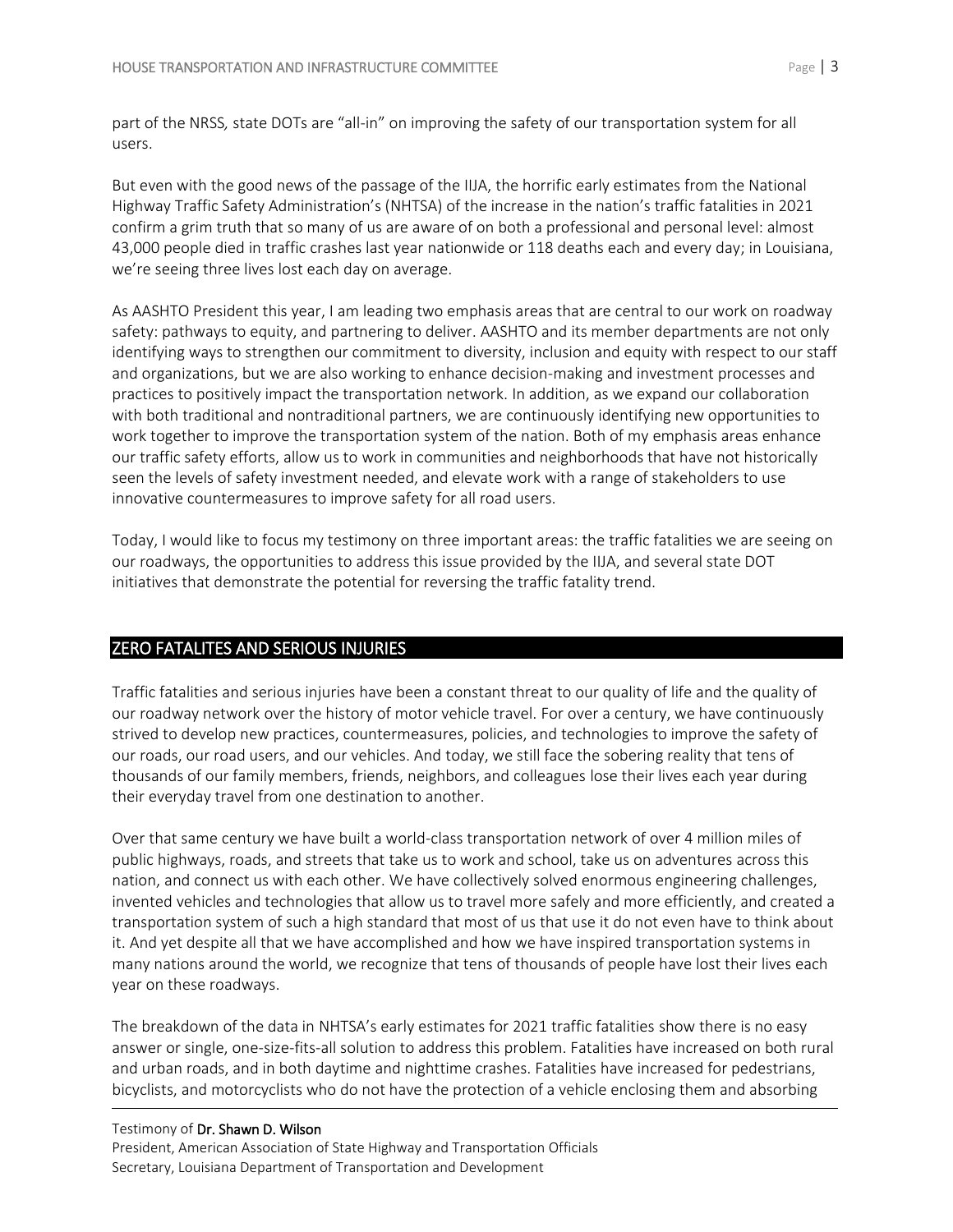some of the impact energy. Fatalities have also increased for people aged 65 and older, reversing a previous trend. Those are just a few examples from the NHTSA data.

Beyond fatalities, we cannot forget that over 2.7 million people are injured each year in traffic crashes. Crashes can have lifelong physical, emotional, social, and other impacts that mean the extent of our traffic safety crisis goes tragically far beyond the impacts of the lives lost.

As a nation, we need to aggressively implement existing roadway strategies that are proven to work, while at the same time accelerating the development of new and innovative countermeasures and technologies that hold promise for the future. An evolution of our traffic safety culture, both in our organizations and among road users, will help us prioritize the consideration of safety impacts in our planning and decision-making.

AASHTO has adopted the *Toward Zero Deaths National Strategy on Highway Safety* as its strategic safety plan. All state DOTs strive to achieve zero roadway fatalities. Other public agency partners who work in behavioral traffic safety programs, passenger and commercial vehicle safety, and other disciplines have similar goals. And our partners in the industry, academic, policy, and advocacy fields of transportation are all working toward the same goal of eliminating fatalities and serious injuries. This collaboration is critical to reaching our collective zero goal.

State DOTs, cities, rural transportation agencies, advocacy groups, and others have multiple sources for information, peer exchange of knowledge, and technology transfer activities. Through our Toward Zero Deaths (TZD) initiative, AASHTO is developing resources to support transportation and highway safety organizations' efforts to implement proven safety countermeasures and to improve traffic safety culture. We are developing case studies, templates, webinars, communications materials, and utilizing other methods to share knowledge and expertise among safety organizations. In combination with resources such as the Federal Highway Administration's (FHWA) Proven Safety Countermeasures, technical support and resources, our members and transportation partners have access to a range of means for strengthening their safety activities. Similarly, other safety partners, such as the Road to Zero Coalition and the Vision Zero Network, provide opportunities for sharing of experiences, collaboration and even funding for safety activities. This wealth of knowledge developed by the safety community in its entirety serves as an invaluable resource for state DOTs.

In Louisiana, we have a strong partnership with our Governor's Safety Office, and State Police, to oversee our Strategic Highway Safety Plan (SHSP) where we have committed to Destination Zero Deaths. We use the SHSP as the platform to identify our biggest transportation safety challenges from behavioral and infrastructure perspective and identify meaningful strategies that will make a difference here in Louisiana. LA DOTD has used the Highway Safety Improvement Program (HSIP) funds to establish and manage SHSP Regional Safety Coalitions where SHSP Regional Action Plans are developed by multi-disciplinary groups and implemented for each Emphasis Area within each region. Subject matter experts across the state within various agencies lead to provide technical support for each Emphasis Area: Impaired Driving, Distracted Driving, Young Drivers, Occupant Protection (seat belts and child seats), and Infrastructure and Operations—comprising statewide leaders from the LA DOTD and Local Technical Assistance Program, LA DOTD District Traffic Engineers, and regional leaders—with major focus for HSIP-funded projects involving roadway departures, intersections, and non-motorized users updated with a focus on older pedestrians in 2022. We're also looking to best use data to highlight overlap between the emphasis areas and aligning strategies across multiple emphasis areas, which we believe gets us closer to the Safe System Approach.

#### Testimony of Dr. Shawn D. Wilson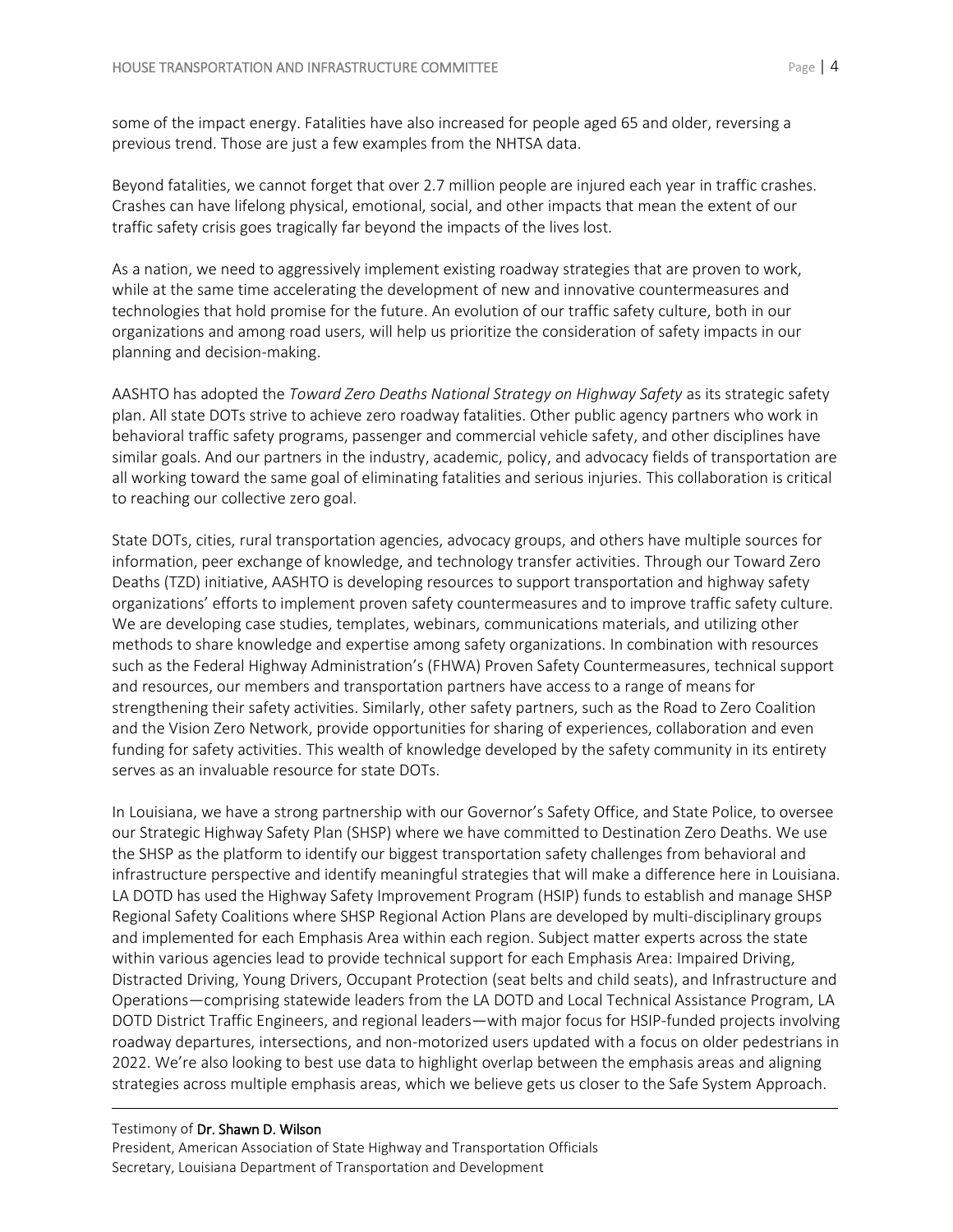IIJA will allow Louisiana to use a portion of our HSIP funds on non-infrastructure projects, which will align well with our efforts to combine education, enforcement, and engineering initiatives identified through the SHSP. Also, we see this a potential opportunity for kick starting a safety corridor program.

The USDOT's National Roadway Safety Strategy echoes the existing goals and efforts of traffic safety stakeholders and provides a framework for embracing our shared responsibility for safety, including ways to incorporate a safety culture and focus in other priority areas such as equity and climate change.

State DOTs and AASHTO are committed to eliminating fatalities and serious injuries on our roads, and our efforts are part of a broad collection of activities underway across the nation. The National Roadway Safety Strategy will help everyone prioritize and focus these efforts, and the IIJA provides the necessary programs and funding that allow us to move more quickly toward our ultimate goal.

# IIJA SUPPORT FOR TRANSPORTATION SAFETY

The state DOT community recognizes the importance of the IIJA in strengthening our transportation infrastructure, and appreciates that the IIJA:

- Includes key policy and funding priorities that AASHTO conveyed to Congress in October 2019 (table below)
- Reflects AASHTO's core values as outlined in our 2021-2026 Strategic Plan (Safety; Diversity, Equity, and Inclusion; Collaboration; Transparency; and Trust and Integrity) and supports state DOT efforts to strengthen these values as we provide transportation facilities and services to all road users
- Provides us with opportunities to deliver on the commitments I have made as AASHTO President, specifically creating pathways to equity and partnering to deliver

| <b>AASHTO CORE POLICY PRINCIPLES</b> |                                                                                         | INFRASTRUCTURE INVESTMENT AND JOBS ACT<br><b>KEY FEATURES</b> |                                                                                                                                                                                        |
|--------------------------------------|-----------------------------------------------------------------------------------------|---------------------------------------------------------------|----------------------------------------------------------------------------------------------------------------------------------------------------------------------------------------|
| 1.                                   | Ensure timely reauthorization of<br>a long-term federal surface<br>transportation bill  |                                                               | Provides five years of federal funding and policy<br>stability from FY 2022 to 2026                                                                                                    |
| 2.                                   | Enact a long-term, sustainable<br>revenue solution for the<br><b>Highway Trust Fund</b> |                                                               | No revenue solution, though provides a \$118 billion<br>General Fund transfer to HTF; Continues support of<br>state user fee programs and creates a national user<br>fee pilot program |
| 3.                                   | Increase and prioritize formula-<br>based federal funding provided<br>to states         |                                                               | 90 percent of total HTF highway funding is provided to<br>states via core formula programs, including two new<br>programs: Carbon Reduction and PROTECT (for<br>resiliency)            |
| 4.                                   | Increase flexibility, reduce<br>program burdens, and improve<br>project delivery        |                                                               | Improves the environment review process by touching<br>up on NEPA, Section 4(f), and stewardship and<br>oversight agreement, among others                                              |
| 5.                                   | Support and ensure state DOTs'<br>ability to harness innovation and<br>technology       |                                                               | Provides substantial funding for EV infrastructure<br>deployment and increased research and development<br>funding                                                                     |

#### Testimony of Dr. Shawn D. Wilson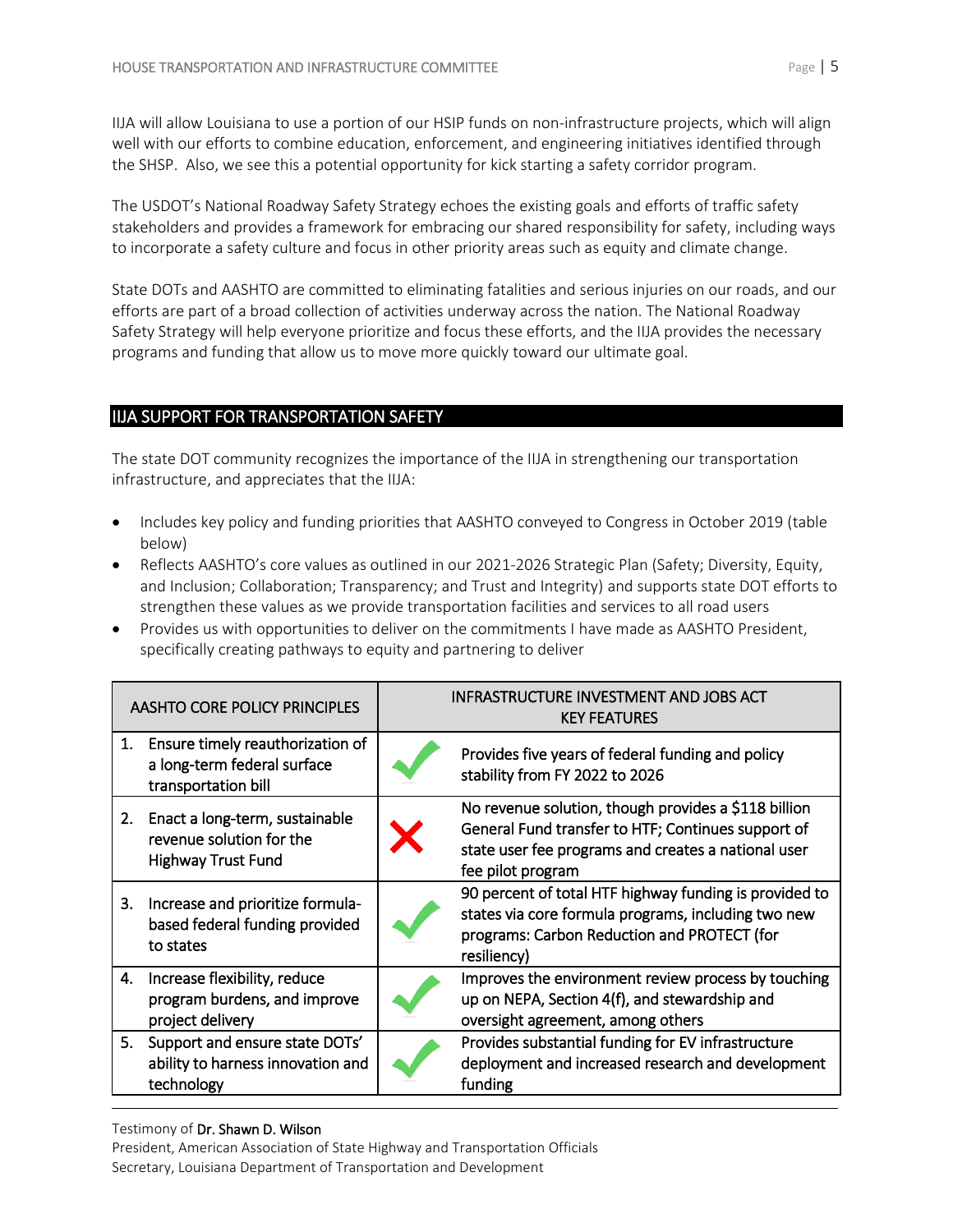I would like to highlight a few programs and policies within the IIJA that enable and strengthen state DOT activities related to infrastructure safety improvements - the Safe System Approach, the Highway Safety Improvement Program, Equity and Roadway Safety, and Complete Streets. These specific areas provide many opportunities for improving safety for vulnerable users, working toward equity goals, and collaborating with partners.

## Safe System Approach

The principles of the Safe System Approach include acceptance of the shared responsibility for preventing serious crashes and roadway fatalities by proactively providing a transportation system that accounts for human mistakes, reduces impact energy to the human body, and provides redundant protections for all road users to create a "Safe System." While this country will not attain a Safe System overnight, state DOTs have been identifying ways to begin implementing this approach both at the programmatic and individual project level.

While an ideal Safe System will look different from what we have today, it would not be a completely new system. Many of the design concepts and safety countermeasures that have been in use for years will still be instrumental in a Safe System. An example is the "forgiving roadside" concept: an important principle of the Safe System Approach is to minimize impact energy in crashes, and for decades transportation agencies have been using an ever-expanding set of strategies and tools to both reduce the risk of crashes and to minimize the severity of crashes that do occur. Since the 1960s, public, private, and academic organizations have been working to improve roadside design practices and to develop safety hardware, so that if vehicles do leave the traveled way, either the driver can safely steer back onto the road, or the safety devices minimize the severity of impact and injuries. Applying these same concepts to the entire transportation system will take time and investment, and the IIJA enables us to make great strides.

In Louisiana, we have taken a proactive approach in reducing the potential for crossover median crashes on our high speed divided highways. We realize motorists can and will make mistakes which lead to roadway departure crashes while traveling at a high rate of speed. Although rare, when crossing the center median these crashes can have devastating impacts when colliding with another high speed vehicle. In 2009, the first pilot areas along I-10 were completed in late 2008 and along I-12 in 2009. These segments were selected based on cross over crash rates. Due to the success of these pilot projects, LA DOTD developed a cable median barrier program to systematically install cable median barriers on rural and high speed, fully controlled-access facilities where feasible, or at site-specific locations where warranted based on crash data. Based on data from 2009 to 2013 following the first round of cable median barrier installations, there has been a 33 percent reduction in cross-median crashes for these segments. In terms of severity, cable median barriers have reduced fatal and serious-injury crashes by almost 30 percent and 20 percent, respectively. Overall, we have installed 623 miles of cable median barriers statewide with another 100 miles let to construction.

The Missouri Department of Transportation has utilized the Safe System Approach for individual projects and has expanded that experience to the rest of their transportation program. For many years, Missouri has used a data-driven approach to identify and address highway safety issues throughout the state. However, these projects have typically been limited in number and scope due to fiscal constraints and the need to ensure safety improvements offer the greatest return on investment. A recent project in the St. Louis area received a national roadway safety award for integrating an innovative, and potentially first-ofits-kind, combination of data-driven and evidence-based safety analysis with a design-build project

## Testimony of Dr. Shawn D. Wilson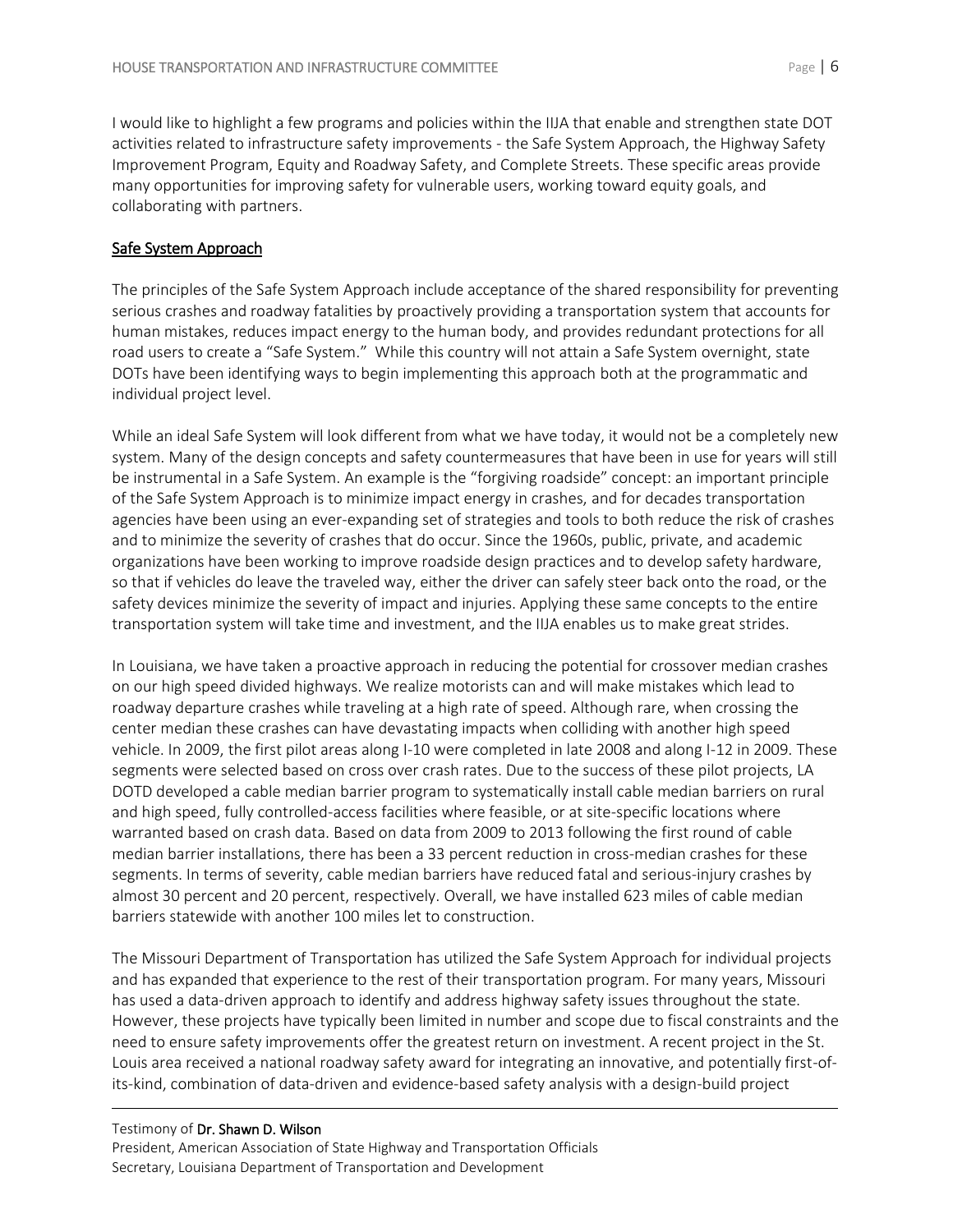model. With the passage of the IIJA and additional transportation funding at the state level, Missouri is better positioned to include this proven method and additional safety improvements throughout the entirety of the Statewide Transportation Improvement Program (STIP). Using principles of the Safe System Approach, MoDOT is now evaluating the opportunity for safety improvements on all projects, from rural, low-volume roads to urban interstate corridors. In support of the state's SHSP, Show-Me Zero, the safety assessment for projects will be far-reaching and take into consideration the needs of the transportation system's most vulnerable road users, including pedestrians, bicyclists, and senior road users. The inclusion of safety improvements on all projects is a vital component of addressing the overwhelming loss of life on Missouri roadways that occurs on all types of roads in all types of areas.

Another example of applying the Safe System Approach to the project level comes from Massachusetts Department of Transportation (MassDOT), which has taken advantage of tools that support the Safe System Approach to help guide design alternative selections. Using the Safe System Intersection analysis tool from the FHWA, they were able to select design alternatives for intersections that minimize or modify conflict points, reduce vehicle speeds, improve visibility at intersections and provide space and protection for pedestrians and bicyclists. The IIJA will enable the agency to advance these projects to implementation to reduce fatalities and serious injuries.

Incorporating the Safe System Approach at the organizational and safety program levels will promote the application of this approach more broadly. It also allows for more data-driven consideration of equity in our program decisions, which also supports implementation of the USDOT's National Roadway Safety Strategy. State DOT strategic highway safety plans guide the use of HSIP funds, and we are seeing more and more states incorporating the Safe System Approach and equity considerations into their SHSPs.

Two examples of this come from my colleagues in California and Massachusetts:

- The California Department of Transportation (Caltrans) created a new Division of Safety Programs that rebuilt California's Strategic Highway Safety Plan based on safety-focused principles of doubling down on what works; accelerating advanced technology; implementing the Safe System Approach; and integrating equity. Their systemic pedestrian safety program is a proactive data-driven approach to identifying areas across the state roadway system that have specific risk factors known to be related to pedestrian crashes and then prioritizing those areas for improvement based on crash data, roadway features, crash types, and equity metrics. Caltrans works with other state agencies, local agencies, other external partners, and advocacy groups to apply an equity tool to identify and score locations for potential future improvements by Caltrans.
- The Massachusetts Department of Transportation has developed risk models that incorporate roadway features, community features including environmental justice, and other aspects in order to identify the locations with the greatest risk for each of the SHSP's emphasis areas (including speeding, pedestrians, bicyclists, older drivers, motorcyclists, impaired drivers, unbelted drivers, etc.). Using these tools allows the agency to be proactive and develop systemic projects to reduce fatalities and serious injuries on all roadways with investments enabled by IIJA.

The most vulnerable road users are those not traveling in enclosed vehicles designed with structural and technological protections that reduce crash severity. We have been experiencing an increasing trend in vulnerable road user fatalities and serious injuries for some time now, and states are committed to combating this trend. The IIJA includes a provision for states to include vulnerable road user safety

## Testimony of Dr. Shawn D. Wilson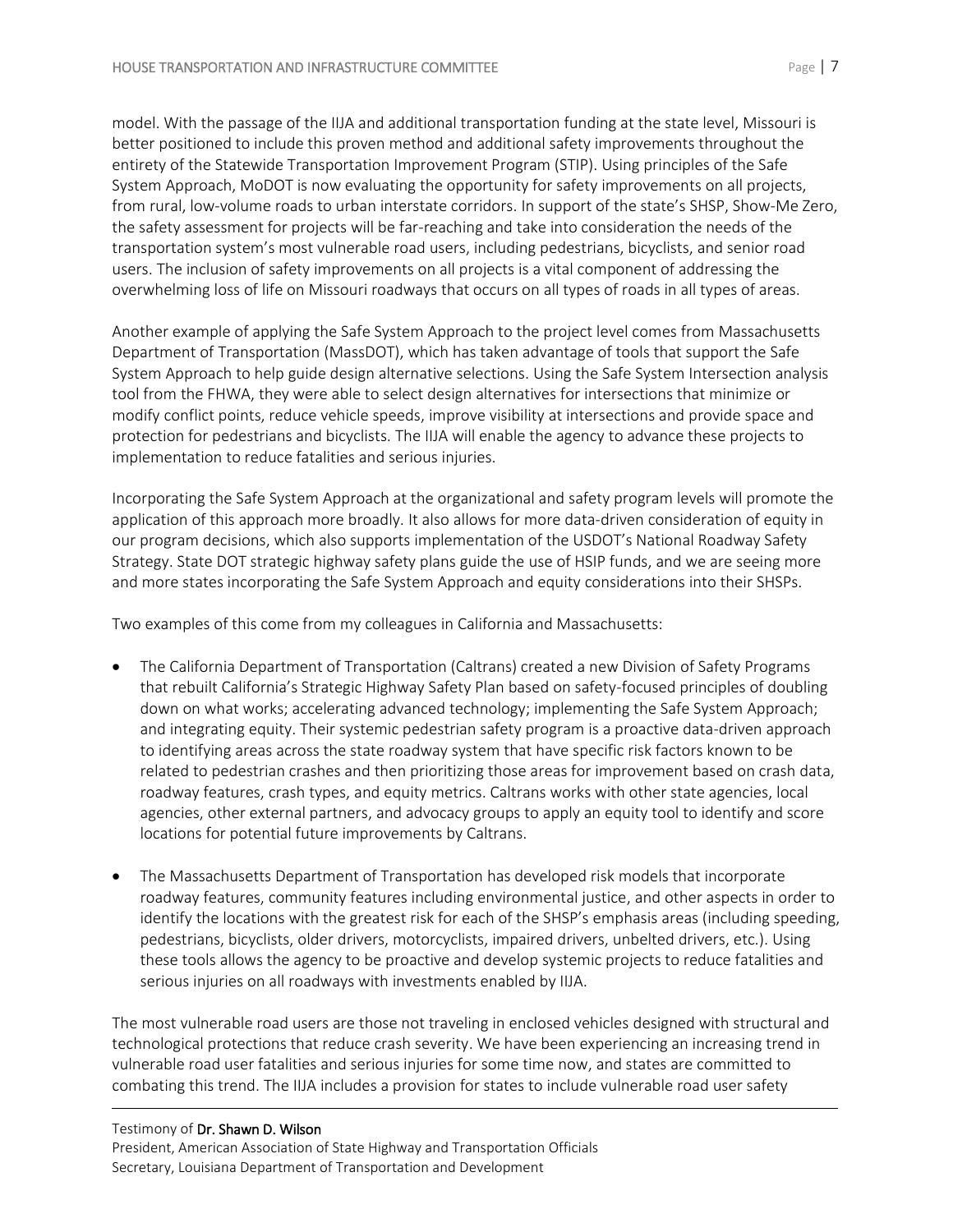assessments in their SHSPs and requires states to consider the Safe System Approach when conducting these assessments. While states typically analyze their crash data to understand vulnerable road user safety issues, the IIJA provisions for considering demographic data of crash locations will help ensure a more comprehensive look at equity-related factors in identifying locations and potential projects.

AASHTO and the state DOTs appreciate FHWA's efforts to obtain input from all stakeholders as they develop guidance on the vulnerable road user safety assessments. We have found that a flexible and interactive community involvement process tends to best reflect our existing strategic highway safety planning stakeholder involvement objectives, while allowing each state to address its own specific needs.

Regarding implementation of the IIJA, flexibility in the use of federal funds remains critical to states, and it is important to provide this flexibility in federal guidance. The Vulnerable Road User Special Rule requires that states triggering the rule must obligate 15 percent or more of their HSIP funds to vulnerable road user safety projects in the next fiscal year. For any given fiscal year, HSIP projects were programmed several years earlier, so states may not have infrastructure-based projects programmed that would meet the requirements of the Special Rule. This might lead to significant effort to program projects in a short time frame, which increases the likelihood that projects have to be selected based on their ability to be implemented quickly rather than based on their safety impacts. States should be allowed flexibility in identifying the most effective way to obligate the funds to vulnerable road user safety.

The Safe System Approach is often discussed in the context of urban environments and vulnerable road user safety, but I would like to emphasize the potential for the Safe System Approach to help us address our fatalities and serious injuries on rural roadways as well. The rural roadway fatality rate—fatalities per million vehicle miles travelled—is roughly twice the urban fatality rate. As with crashes in urban areas, there are a variety of factors that contribute to the occurrence and severity of rural crashes, but application of the Safe System Approach principles will help us address our rural safety challenges.

AASHTO and state DOTs need to play a leading role in defining the Safe System Approach to ensure that application of these principles is done in a manner that recognizes the most urgent safety needs and priorities of individual states and local governments without having a one-size-fits-all approach. With each state having urban and rural areas, FHWA's guidance and technical support for the Safe System Approach needs to address both and should be coordinated with any guidance or resources from NHTSA or other USDOT modal administrations that address the Safe System Approach.

## Highway Safety Improvement Program (HSIP)

Since the creation of the HSIP in the SAFETEA-LU legislation of 2005, state DOTs have received dedicated formula funding for important safety programs and improvements. The IIJA provides significantly increased funding for HSIP, which will expand opportunities for state DOTs to apply the Safe System Approach concepts to their infrastructure-based safety improvements. In addition, the reinstatement of states' ability to use a portion of their HSIP funds for non-infrastructure safety activities supports the shared-responsibility aspect of the Safe System Approach.

State DOTs rely on data analysis and research to fully understand how their transportation systems are performing, how to identify options for improvements, and how to prioritize improvements most

#### Testimony of Dr. Shawn D. Wilson President, American Association of State Highway and Transportation Officials Secretary, Louisiana Department of Transportation and Development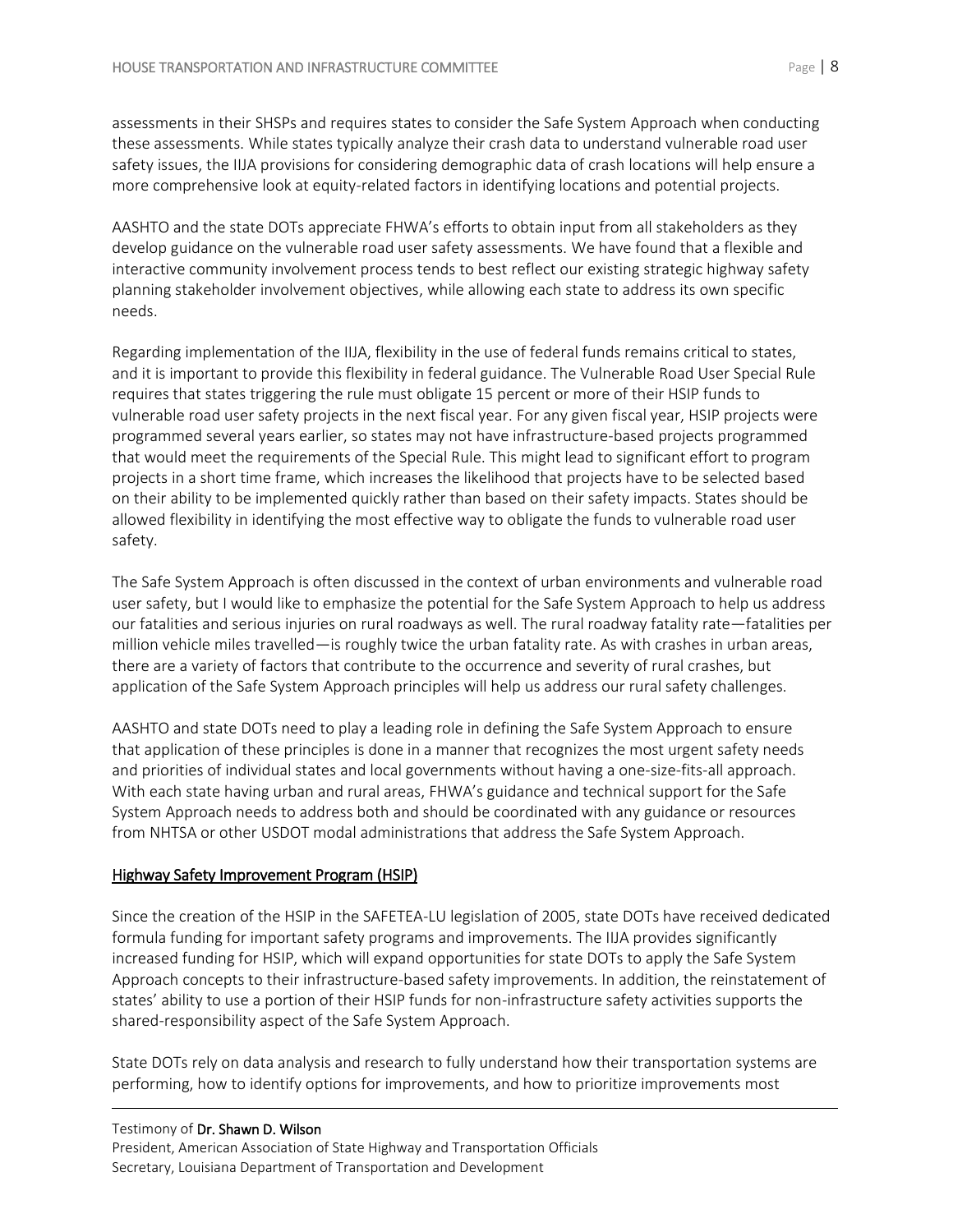effectively. These methods help us ensure that we are making the most appropriate decisions possible. HSIP provides the framework and funding for prioritizing projects in the safety context. States use data and other considerations to prioritize their safety emphasis areas in their SHSPs, with input from many stakeholders inside and outside the state DOT. Countermeasures are identified that will target these emphasis areas. The HSIP funds are used to apply these countermeasures to high-crash locations, and to types of locations identified as having characteristics that present an increased risk for crash types. This systemic application of countermeasures is a proactive method of preventing crashes before they occur that is critical in the Safe System Approach. The IIJA adds more safety countermeasures to the list of options eligible for HSIP funds and this expansion of this eligibility helps states implement their SHSPs to improve safety for all road users. These additional countermeasures support vulnerable road user safety and can also improve safety for motorists as well.

An example of a risk-based or systemic safety program comes from Massachusetts. MassDOT uses riskbased models to identify rural roadways, many of them municipally-owned, where low-cost and shortterm countermeasures would be effective at reducing fatal and serious injury lane departure crashes. The IIJA will enable MassDOT to bundle numerous high-risk, rural, municipally-owned locations and install enhanced signage in a proactive manner.

Virginia has also shifted its focus when it comes to investing limited highway safety infrastructure dollars. In 2019, the Virginia DOT (VDOT) approved its first systemic safety implementation plan that directs highway safety improvement dollars to complete eight proven safety countermeasures to be systemically deployed across state-maintained roads over the next several years. The eight countermeasures include traffic signal high-visibility backplates, flashing yellow arrows at traffic signals, pedestrian crossings at traffic signals, curve signage, centerline and edgeline rumble strips on primary roadways, and safety edge (a wedge of pavement for better recovery) when roads are repaved. The high-visibility backplate and flashing yellow arrow initiatives were completed in 2021 and the state's transportation board recently approved a phase 2 systemic investment plan that continues funding for proven countermeasures on state roads while also providing funds for systemic safety improvements on locally-owned and maintained roads in Virginia.

As the science of safety continues to develop, we are expanding the types of data and range of contributing factors we use to identify locations and facility types for improvement, and to select the most appropriate countermeasures.

Another example from Virginia demonstrates their expanding data analysis to improve pedestrian safety. The VDOT released its first Pedestrian Safety Action Plan (PSAP) in 2018, which seeks to improve pedestrian safety in Virginia by providing policy change recommendations, a toolbox of pedestrian safety countermeasures that can be used, and an online map (updated every two years) that identifies roadway segments in the Commonwealth that are higher risk locations for pedestrians. The higher risk locations, or pedestrian priority corridors, were determined by using data sources that provide an indication of pedestrian risk such as traffic volume, number of vehicle travel lanes, and proximity to transit and schools to score and predict locations with greater risk. The top 5% of roadway segments are included on the PSAP map that is published every two years. One of the data sets used in the evaluation is the Virginia Health Opportunity Index (HOI), developed by the Virginia Department of Health, that grades every census tract in the state, providing a score that indicates the opportunity of a person in that census tract to live a long and healthy life. VDOT determined through analysis that there is a strong connection between road locations with low HOI scores and roads that have more pedestrian crashes. Virginia is

#### Testimony of Dr. Shawn D. Wilson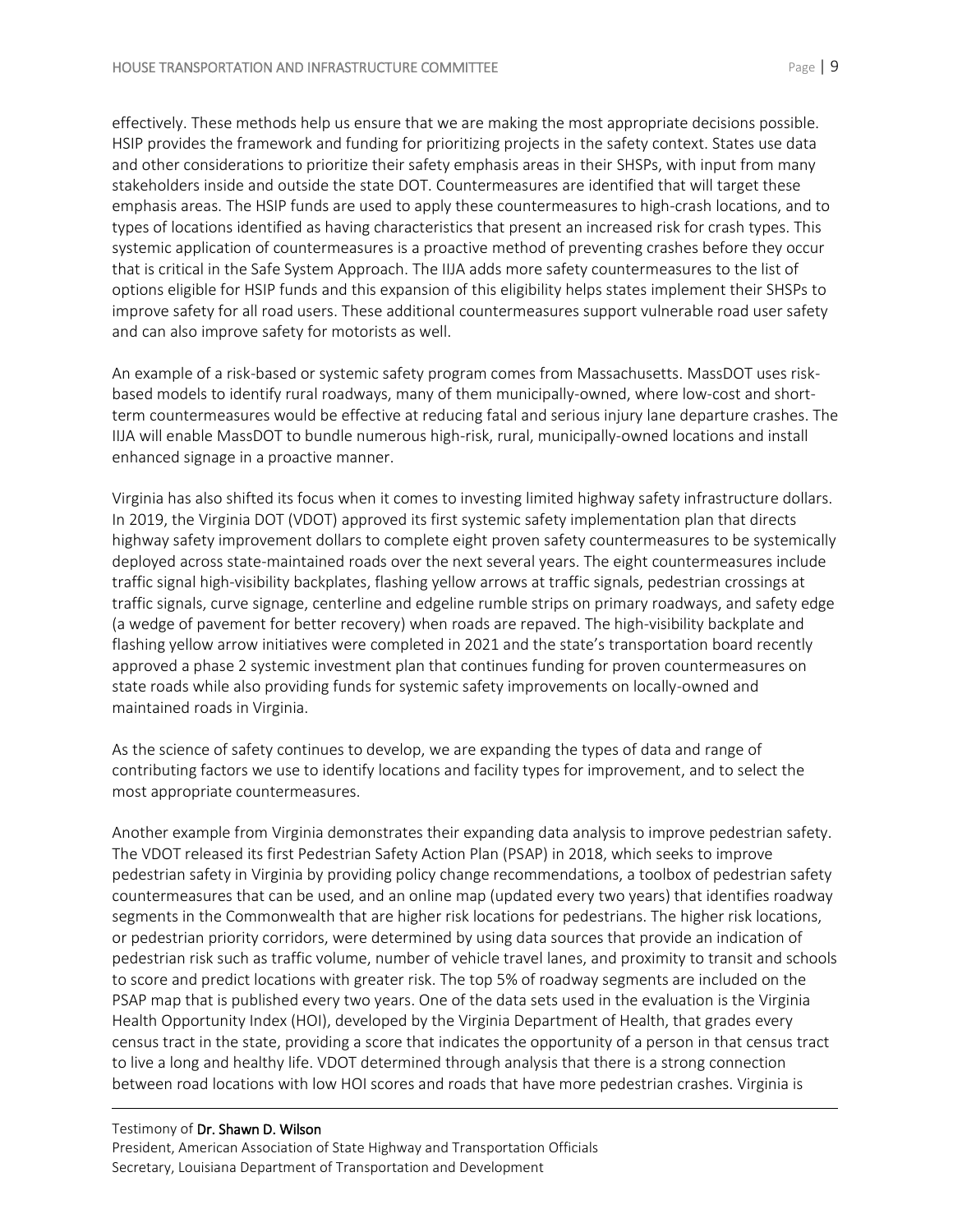using the information to help predict roads with highest pedestrian risk and then focusing infrastructure dollars to make pedestrian infrastructure improvements at those locations.

AASHTO's Highway Safety Manual is a technical resource that provides tools for data analysis to estimate the effectiveness of decisions made for the roadway network. With these models, we can identify safety needs and prioritize improvements, estimate the expected change in crashes on proposed roadway designs, and predict future safety effects of individual countermeasures. For over ten years, researchers and practitioners involved in the development and use of the Highway Safety Manual, and similar analysis methods, have made great strides in how to quantitatively consider potential safety impacts in decisionmaking processes. In addition to developing additional content to address more facility and crash types, AASHTO, FHWA, the Transportation Research Board of the National Academies, and others provide training and technology transfer opportunities to practitioners using these methods.

An emerging implementation issue under the IIJA is a conflict between the performance targets required for the HSIP and the targets required for the Highway Safety Plans administered by NHTSA, specifically related to coordinating the two programs' identical targets and to using evidence-based targets. AASHTO has requested USDOT to take the necessary steps to resolve these conflicts. Collaboration between USDOT and state DOTs will be crucial as this issue can significantly impact our ability to continue to work collaboratively with our local partners to deliver projects in an effective and timely manner.

States fund a significant amount of research on vulnerable road user safety through the Transportation Research Board's National Cooperative Highway Research Program (NCHRP). Historically, a significant challenge with research related to pedestrian and bicyclist safety was the availability of data, specifically volume data, since many analysis methods require the volume of pedestrians and bicyclists on the facilities. To improve modeling capabilities, states have funded research conducted by NCHRP to identify and apply new technologies to efficiently collect this type of data. States have been investing in research to develop models that predict the expected safety performance of pedestrian and bicyclist facilities, guidance on systemic safety analysis of vulnerable road user safety, development of new countermeasures for vulnerable road users, and other means for analyzing and addressing safety concerns. The IIJA funding and expanded HSIP eligibility provide opportunities for expanded application of these countermeasures. States are well-positioned to continue to expand their programs through the Vulnerable Road User Assessments.

## Equity in Roadway Safety

States are identifying ways to incorporate equity factors into their safety analyses to better meet their states' roadway safety goals. This includes processes for prioritizing safety projects. Two examples come from my own state and Ohio.

In Louisiana, we completed a Statewide Pedestrian Crash Assessment in 2021 prior to release of the IIJA. The crash assessment focused on pedestrians since pedestrian crashes represent the majority of vulnerable road users in Louisiana (about 18 percent of all fatalities). We focused on state routes since we had more data on the state network; that being said, the risk factors identified could also be used for locally owned roadways. The assessment was data-focused and used statistical models to determine risk factors for pedestrian crashes including roadway facility characteristics and socioeconomic factors tied to equity. The risk factors identified included: average daily traffic, section length, population density,

## Testimony of Dr. Shawn D. Wilson President, American Association of State Highway and Transportation Officials Secretary, Louisiana Department of Transportation and Development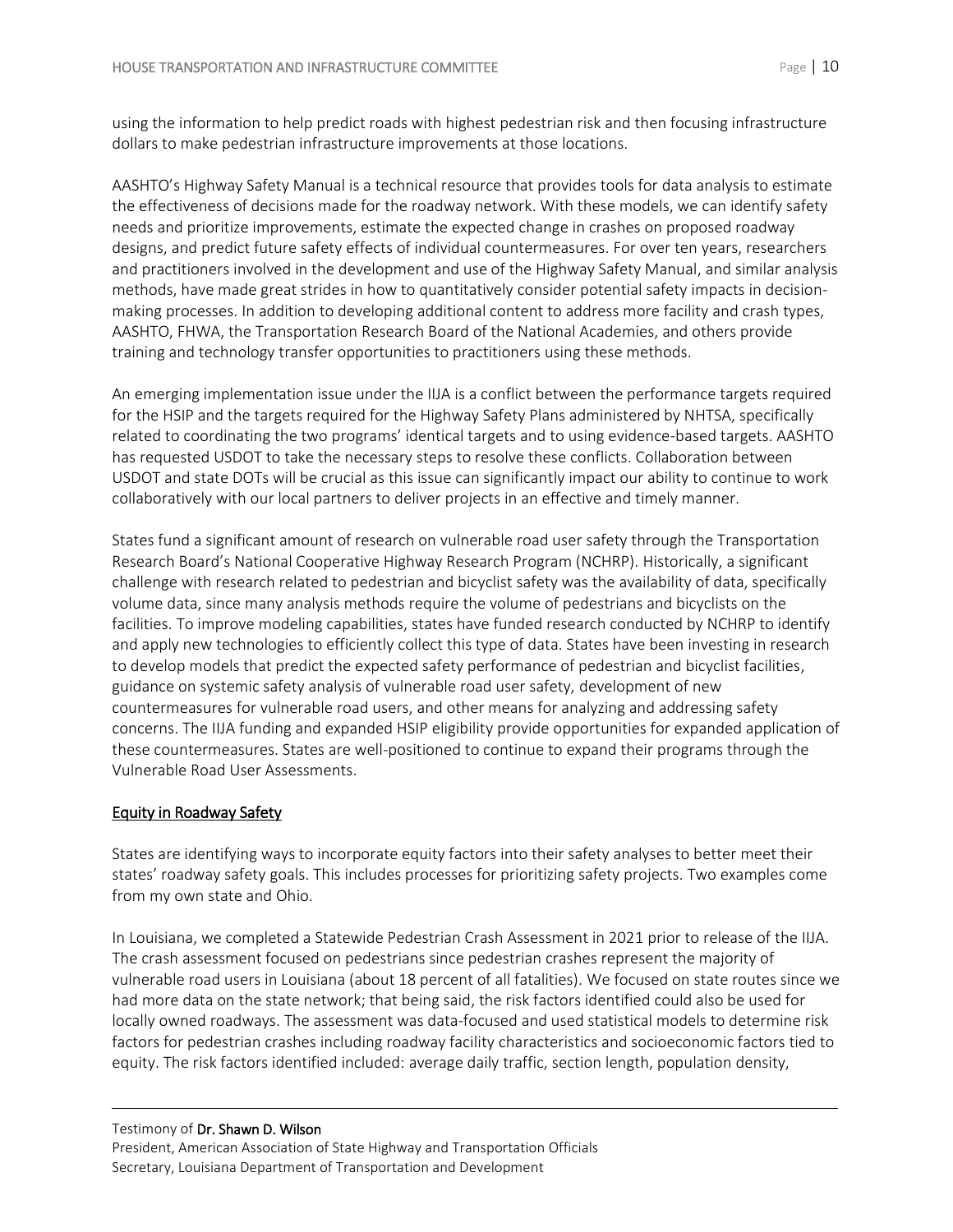percent of households with no vehicle, percent of households below poverty line, percent unemployed, median household income, distance to school, distance to park, and shoulder type.

The purpose of the crash assessment was to assist LA DOTD traffic and design engineers as well as local jurisdictions in implementing pedestrian safety features on high priority segments and corridors statewide. A major focus for 2022 is to identify at least one location in each region which with to move forward. Our goal is to meet 20 percent of HSIP construction funding on projects that improve safety for non-motorized users, or about \$10 to \$12 million annually. While we are currently averaging about 10 to 15 percent, pedestrian crash assessments will help us jump start projects. LA DOTD is providing additional assistance on implementation via feasibility/traffic studies, design, and construction for highlighted priority locations. Based on the IIJA, Louisiana is expected to develop a Vulnerable User Crash Assessment based on the Vulnerable Road User Special Rule. We are eager to receive detailed federal guidance on requirements and to build on equity risk factors previously identified for pedestrians.

We in Louisiana also developed the Safe Routes to Public Places Program in 2017 to address vulnerable road user safety using our HSIP funds. After a couple of years, we had not received many applications from economically-disadvantaged local jurisdictions who lacked the resources to collect the data needed for the applications. We added an equity component to the application process to expand the pool of eligible projects. Crash data has the most weight of the scoring criteria, and projects are also scored using a comparison of the area's median household income compared to the poverty level. This is not a perfect measure, so we are further exploring how to relate crash data to income level to identify a better metric.

The Ohio DOT's HSIP process integrates crash data with US Census data to better ensure their system accommodates users of all ages, abilities, and incomes. After identifying an increased level of traffic fatalities and serious injuries in low-income areas, and working with district safety staff and external stakeholders, ODOT revised their project scoring process for local safety projects. Crash hot spots are eligible for HSIP funds, and poverty rate is included in the scoring process. ODOT is also providing assistance for safety studies in economically-disadvantaged communities, and in some cases are able to reduce the local jurisdictions' financial match for the project funding.

## Complete Streets

The federal support of the Complete Streets design model in the IIJA and the National Roadway Safety Strategy highlight the use of Safe System Approach principles to provide a roadway environment that is safe for all road users and supports opportunities to incorporate equity principles into projects. Beyond the safety-focused HSIP program, state DOTs and others are expanding the use of approaches that incorporate safety for all road users throughout the transportation system. Many state DOTs are incorporating flexible and context-sensitive design practices into their programs to connect road users to their destinations via safe and comfortable facilities—in fact, according to the National Complete Streets Coalition (NCSC), 35 states plus Puerto Rico have adopted Complete Street policies and additional states are carrying out programs producing similar outcomes even if they may not necessarily refer to them by this moniker. AASHTO Vice President Roger Millar is the former Director of the NCSC and has been a member of the organization's steering committee since 2015. As states' experiences with this type of approach expand, we are able to share knowledge and best practices with each other to further strengthen our programs.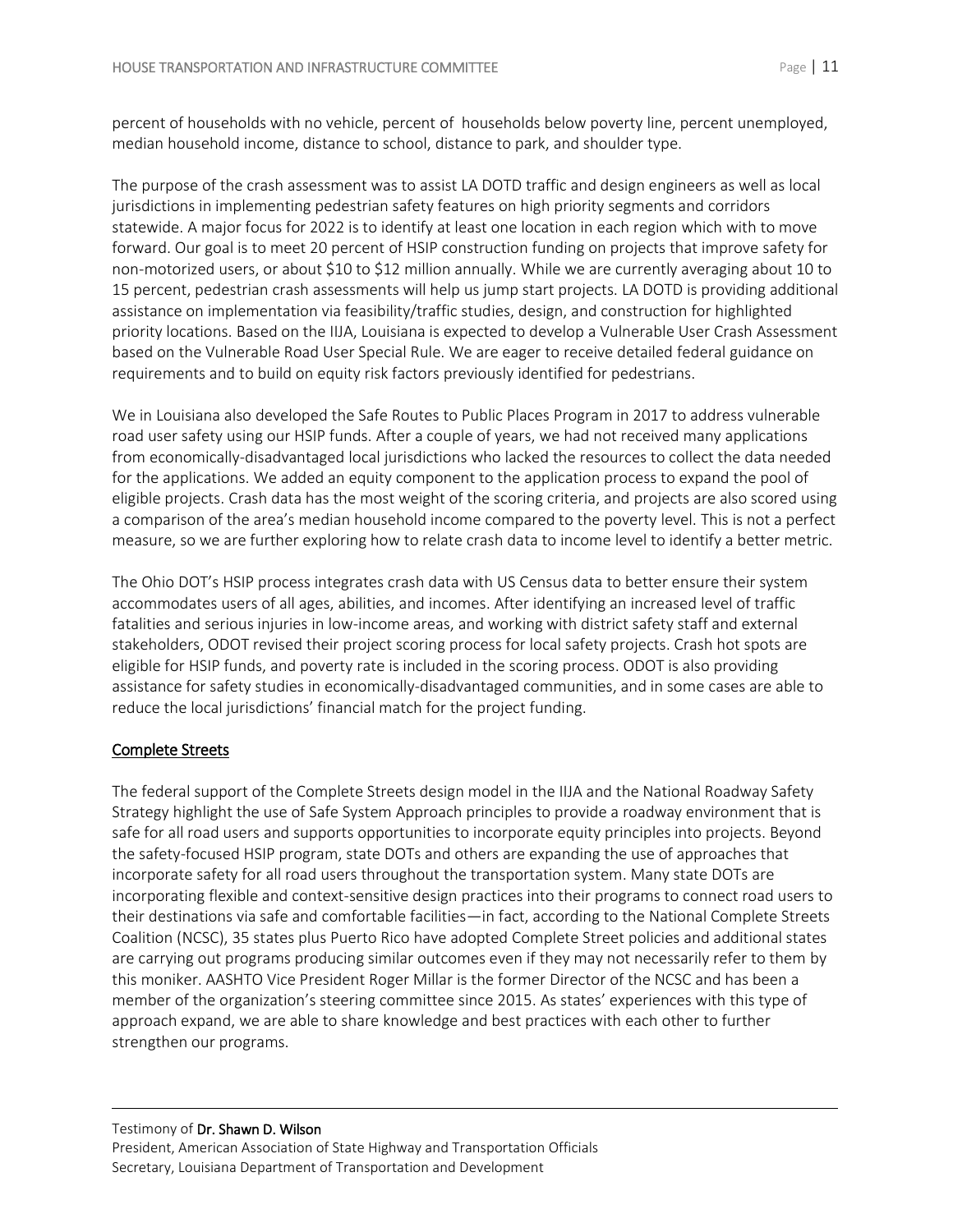The LA DOTD has a comprehensive Complete Streets policy that was in place prior to the IIJA passing. With increased state investment coupled with IIJA funding, we can now begin to effectively employ this policy on projects as opposed to the limited implementation that was previously used in a preservationonly approach. LA DOTD has recently established a new engineering design position designated as a subject matter expert for designing pedestrian and bike facilities. We are also investigating the need for retaining national experts to provide additional assistance with design reviews and training. LA DOTD is also using a Complete Streets approach to make improvements to non-motorized facilities on all roadway projects where practicable. As part of this effort, LA DOTD works closely with the Complete Streets Advisory Council to prepare an annual report with performance measures each year to the state legislature.

Massachusetts has been actively involved in Complete Streets and investing in their infrastructure for vulnerable road users. Their efforts are paying off: Massachusetts was ranked number one in the 2022 Bicycle Friendly State Report Card by the League of American Bicyclists who gave Massachusetts a grade of "A" for Infrastructure & Funding, Education & Encouragement, and Policies & Programs. The Vulnerable Road User Rule will further support this work and enable Massachusetts to expand on projects targeting bicycle and pedestrian safety in an equitable manner using their crash-based and risk-based network screening.

AASHTO has been supporting state efforts to use flexible design practices, such as Complete Streets, context-sensitive design, practical design, and other related approaches. In 2004, AASHTO published *A Guide for Achieving Flexibility in Highway Design* and since then has continued to discuss these concepts and best practices within our committees and with partner organizations to expand our knowledge base. AASHTO has embarked on a process to revise our main design guidelines, *A Policy on Geometric Design of Highways and Streets*, to provide guidance on design flexibility that follows our model of being researchbased and peer-reviewed. The state DOTs have funded research through NCHRP to examine roadway contexts and related appropriate designs and to develop a framework for a performance-based design process. The next edition of this publication will support state efforts to use Complete Streets approaches as they expand their safe and accessible transportation options for all road users. AASHTO is engaging other design and advocacy stakeholders in this work, some of whom are already involved in AASHTO committees and in the NCHRP panels overseeing related research.

As you know, vehicle speeds and traffic signs, signals, and pavement markings also contribute to the safety and comfort of the roadway environment. Design guidelines are complemented by the Manual on Uniform Traffic Control Devices (MUTCD), a federal document, which is currently being updated. This document allows transportation agencies to provide information to road users in a consistent and standardized way to contribute to safe operations for all road users. AASHTO and the State DOTs are dedicated to working with partners to ensure all road users are considered in our selection and use of traffic control devices. We have provided significant comments during this update process to ensure that the most recent research into traffic control devices would be quickly incorporated into an updated version of the manual, which hasn't been formally updated since 2009. In addition, in those comments as well as in a joint letter in March of last year to FHWA Acting Administrator Stephanie Pollack from AASHTO and several partners, the state DOTs committed to work jointly FHWA and other stakeholders on a full reexamination of the structure, process, and content of the MUTCD, to ensure that the manual is meeting the needs of all users of the transportation system – including pedestrians and bicyclists – in an equitable and consistent manner.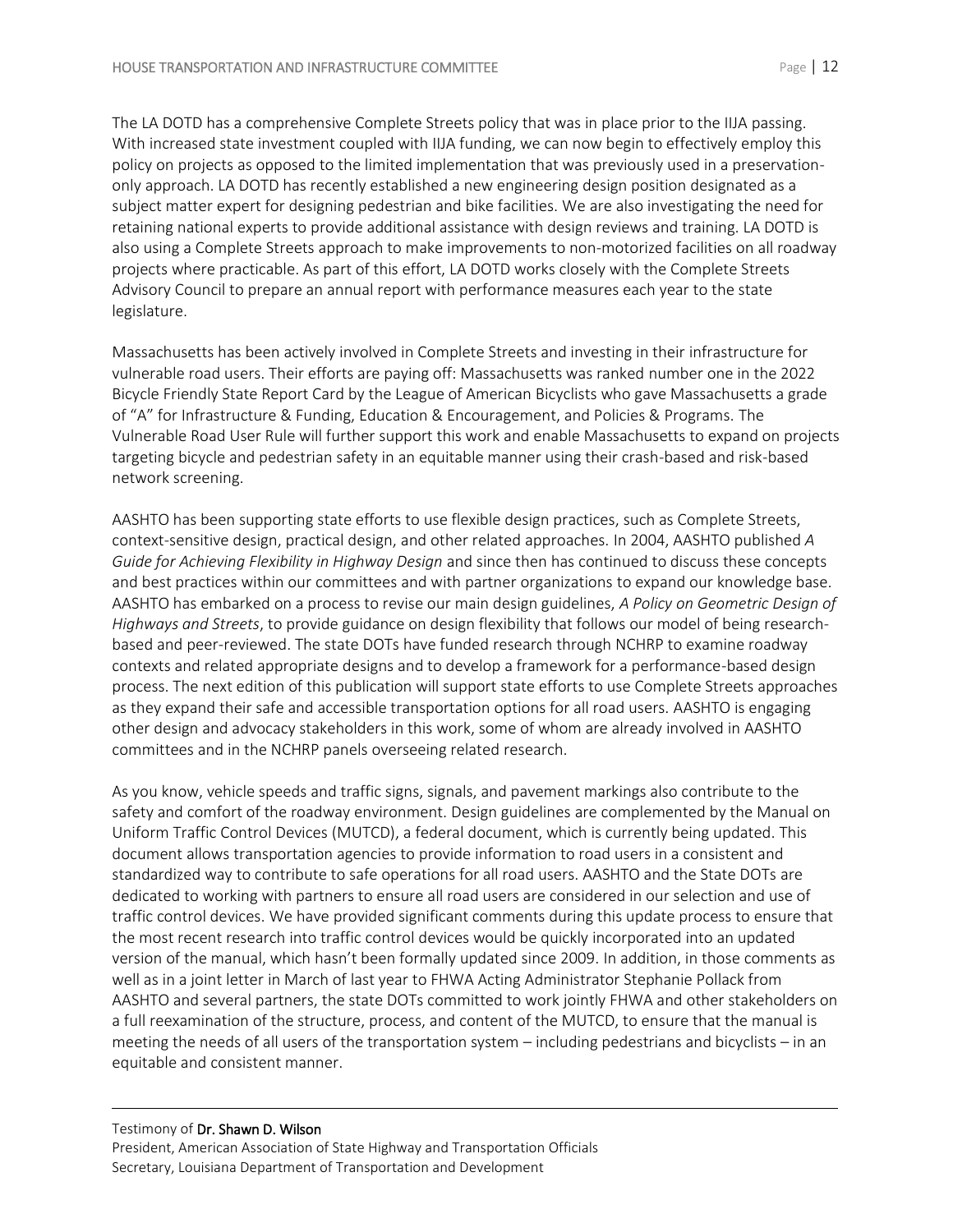Beyond the HSIP, the states invest much more on safety through inclusion of safety countermeasures in many road and bridge projects funded under other Federal-aid Highway Program categories and through state funds. State DOTs work closely with metropolitan planning organizations (MPOs) and other local agencies on many issues, and these existing relationships represent an opportunity to further leverage IIJA's policy and funding provisions in the National Highway Performance Program, Surface Transportation Block Grant Program, Increasing Safe and Accessible Transportation Options, and Safe Streets and Roads for All Grant Program, among others.

Similarly, AASHTO's support for flexible design practices, Complete Streets, and local road safety is exemplified through our expert-led councils and committees' collaboration with other associations that support local agencies. As state DOTs build on their partnerships with local agencies and MPOs, our councils and committees are working to identify additional ways to share best practices and identify new ways to exchange information and provide assistance. Within the AASHTO Committee on Safety in particular, our Local Road Safety Subcommittee is starting to identify ways to collaborate with partner associations on the Safe Streets and Roads for All Grant Program opportunities. Many states have processes in place for assisting local agencies with HSIP projects, and plan to build on this experience to support new safety opportunities.

AASHTO recommends that implementation of expanded and new IIJA programs remain flexible to allow states to continue to integrate Complete Streets concepts into their transportation programs in ways that best suit individual states. FHWA's technical and policy support is valuable to the states, as state DOTs work with individual locations and jurisdictions to provide facilities that meet the needs of their specific contexts. We continue to recommend that our federal partners steer away from potentially prescriptive requirements that would prevent use of the most appropriate approaches and designs that will mitigate safety challenges and improve transportation equity for all users.

## **CONCLUSION**

AASHTO is fully dedicated to combating traffic fatalities and serious injuries. We know that as infrastructure owners and operators, state DOTs have a leading role in many of the activities that will get us to zero deaths. Each state recognizes that their road networks are not perfect, and there are thousands of dedicated public and private professionals working every day to provide the best transportation system possible. We know that supporting the critical work of our partners—public, private, and non-profit—will advance our collective efforts. We all have different capabilities, jurisdictions, and responsibilities so we need to rely on partners to work in areas where we cannot. I look forward to hearing the ideas from my fellow panelists. Working together, we can comprehensively combat traffic fatalities and serious injuries on our nation's roadways.

AASHTO and its members will continue to promote known infrastructure-based opportunities—and to identify new ones - to address the variety of factors contributing to crashes and roadway safety needs of all road users. AASHTO's councils and committees continuously identify best practices to share among the states so that we can continue to spread good ideas around the country. Our recent compilation, "State DOTs Delivering on the Public Benefits of the Infrastructure Investment and Jobs Act" contains numerous examples of how the IIJA is allowing states to expand their programs, and currently there are 16 examples related to safety activities using HSIP and other funds.

## Testimony of Dr. Shawn D. Wilson